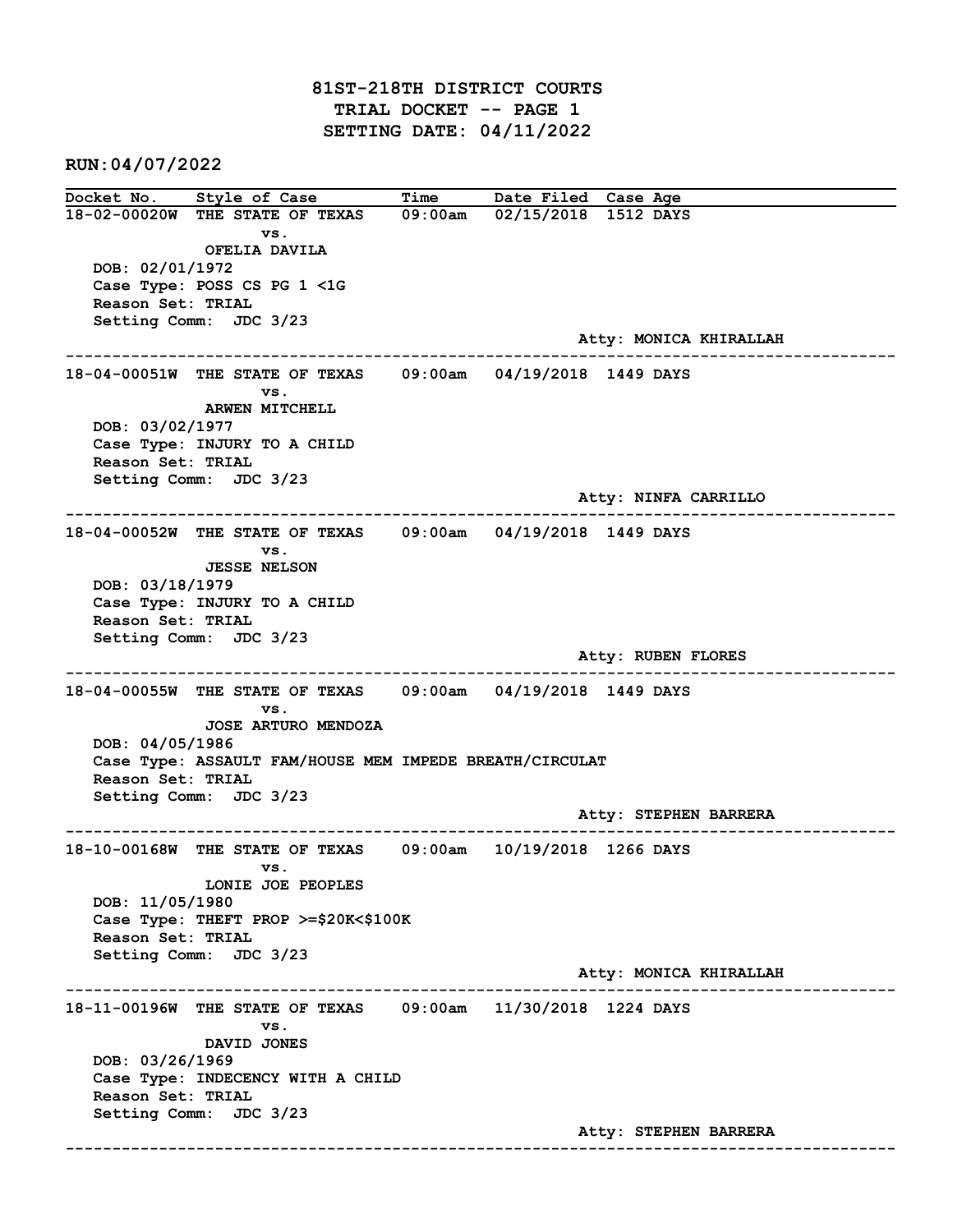## 81ST-218TH DISTRICT COURTS TRIAL DOCKET -- PAGE 2 SETTING DATE: 04/11/2022

RUN:04/07/2022

Docket No. Style of Case Time Date Filed Case Age 18-11-00197W THE STATE OF TEXAS 09:00am 11/30/2018 1224 DAYS vs. GRISELDA VASQUEZ DOB: 02/05/1982 Case Type: INJURY TO A CHILD Reason Set: TRIAL Setting Comm: JDC 3/23 Atty: STEPHEN BARRERA ------------------------------------------------------------------------------------------------------------------------ 19-01-00009W THE STATE OF TEXAS 09:00am 01/15/2019 1178 DAYS vs. ALMA ARROYO SUAREZ DOB: 02/16/1975 Case Type: DRIVING WHILE INTOXICATED W/CHILD UNDER 15 YOA Reason Set: TRIAL Setting Comm: JDC 3/23 \*\*NEEDS INTERP\*\* Atty: NINFA CARRILLO ------------------------------------------------------------------------------------------------------------------------ 19-03-00054W THE STATE OF TEXAS 09:00am 03/01/2019 1133 DAYS vs. XAVIER LARA DOB: 12/18/1994 Case Type: INDECENCY W/CHILD SEXUAL CONTACT Reason Set: TRIAL Setting Comm: JDC 3/23 Atty: STEPHEN BARRERA ------------------------------------------------------------------------------------------------------------------------ 19-06-00119W THE STATE OF TEXAS 09:00am 06/14/2019 1028 DAYS vs. DOUG CORONADO DOB: 05/15/1991 Case Type: POSS CS PG 1 <1G Reason Set: TRIAL Setting Comm: JDC 3/23 Atty: STEPHEN BARRERA ------------------------------------------------------------------------------------------------------------------------ 20-03-00058W THE STATE OF TEXAS 09:00am 03/06/2020 762 DAYS vs. ADRIAN BROWN DOB: 12/13/1979 Case Type: ASSAULT FAMILY/HOUSEHOLD MEMBER PREV CONV IAT Reason Set: TRIAL Setting Comm: JDC 3/23 Atty: STEPHEN BARRERA ------------------------------------------------------------------------------------------------------------------------ 20-05-00095W THE STATE OF TEXAS 09:00am 05/08/2020 699 DAYS vs. BRANDY GIBBONS DOB: 07/31/1983 Case Type: ASSAULT FAM/HOUSE MEM IMPEDE BREATH/CIRCULAT Reason Set: TRIAL Setting Comm: JDC 3/23 Atty: TRLA PDO ------------------------------------------------------------------------------------------------------------------------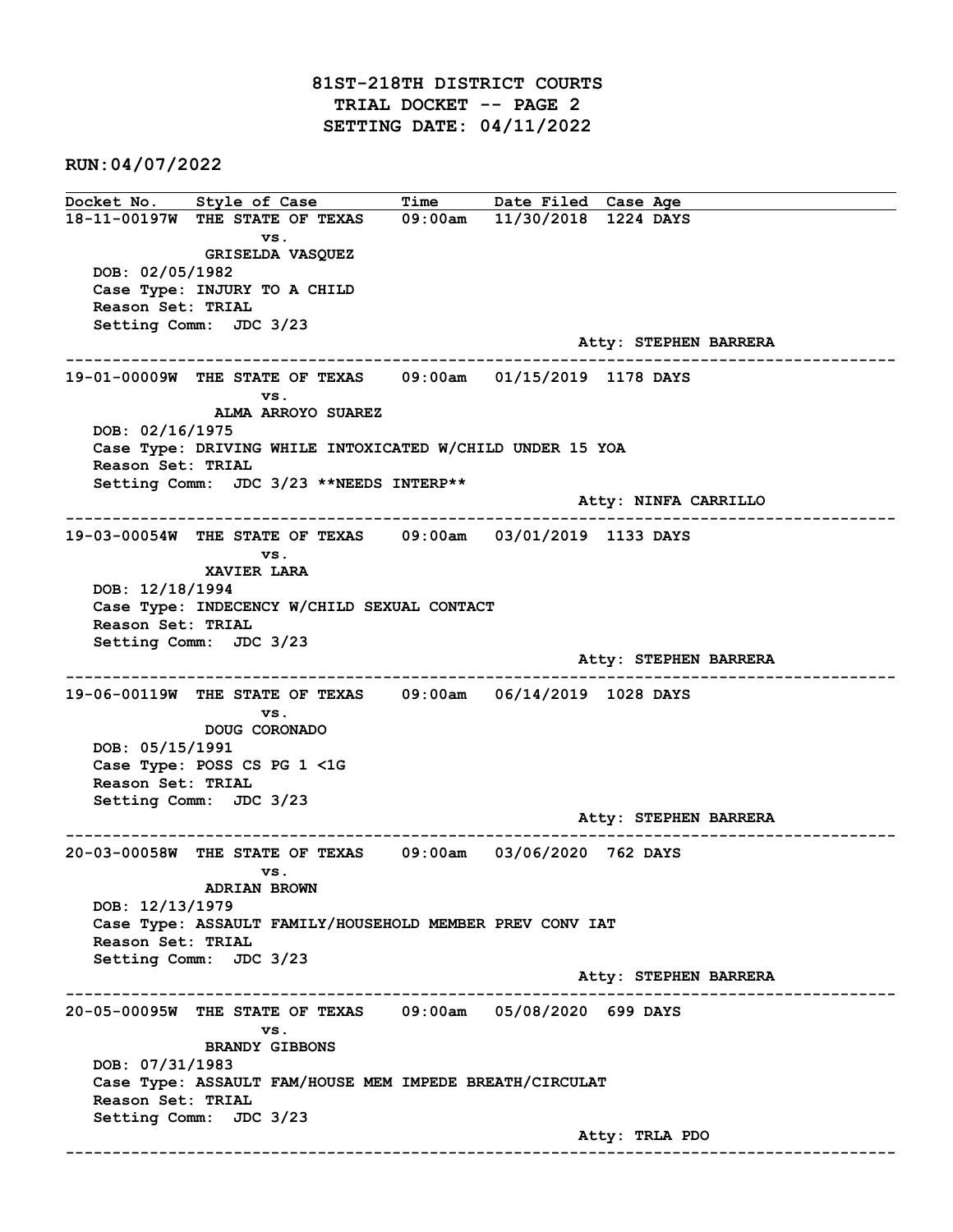RUN:04/07/2022

Docket No. Style of Case Time Date Filed Case Age 20-05-00115W THE STATE OF TEXAS 09:00am 05/08/2020 699 DAYS vs. STEVEN ORR DOB: 10/15/1982 Case Type: ASSAULT FAM/HOUSE MEM IMPEDE BREATH/CIRCULAT Reason Set: TRIAL Setting Comm: JDC 3/23 Atty: STEPHEN BARRERA ------------------------------------------------------------------------------------------------------------------------ 20-08-00178W THE STATE OF TEXAS 09:00am 08/14/2020 601 DAYS vs. CORY JONES DOB: 05/07/1974 Case Type: ASSAULT FAM/HOUSE MEM IMPEDE BREATH/CIRCULAT Reason Set: TRIAL Setting Comm: JDC 3/23 Atty: STEPHEN BARRERA ------------------------------------------------------------------------------------------------------------------------ 20-08-00191W THE STATE OF TEXAS 09:00am 08/14/2020 601 DAYS vs. NATHAN MORALES DOB: 09/10/1993 Case Type: BURGLARY OF BUILDING Reason Set: TRIAL Setting Comm: JDC 3/23 Atty: ANDRES CEDILLOS ------------------------------------------------------------------------------------------------------------------------ 20-08-00192W THE STATE OF TEXAS 09:00am 08/14/2020 601 DAYS vs. NATHAN MORALES DOB: 09/10/1993 Case Type: AGG ASSLT W/DEADLY WEAPON Reason Set: TRIAL Setting Comm: JDC 3/23 Atty: ANDRES CEDILLOS ------------------------------------------------------------------------------------------------------------------------ 20-08-00206W THE STATE OF TEXAS 09:00am 08/14/2020 601 DAYS vs. JOSE R BARRIENTES III DOB: 07/10/1963 Case Type: DRIVING WHILE INTOXICATED 3RD OR MORE Reason Set: TRIAL Setting Comm: JDC 3/23 Atty: RICHARD LANGLOIS ------------------------------------------------------------------------------------------------------------------------ 20-09-00234W THE STATE OF TEXAS 09:00am 09/04/2020 580 DAYS vs. DAVID TROY LAPRADD DOB: 07/01/1966 Case Type: AGG ASSLT W/DEADLY WEAPON Reason Set: TRIAL Setting Comm: JDC 3/23 Atty: CHRISTOPHER RODRIGUEZ ------------------------------------------------------------------------------------------------------------------------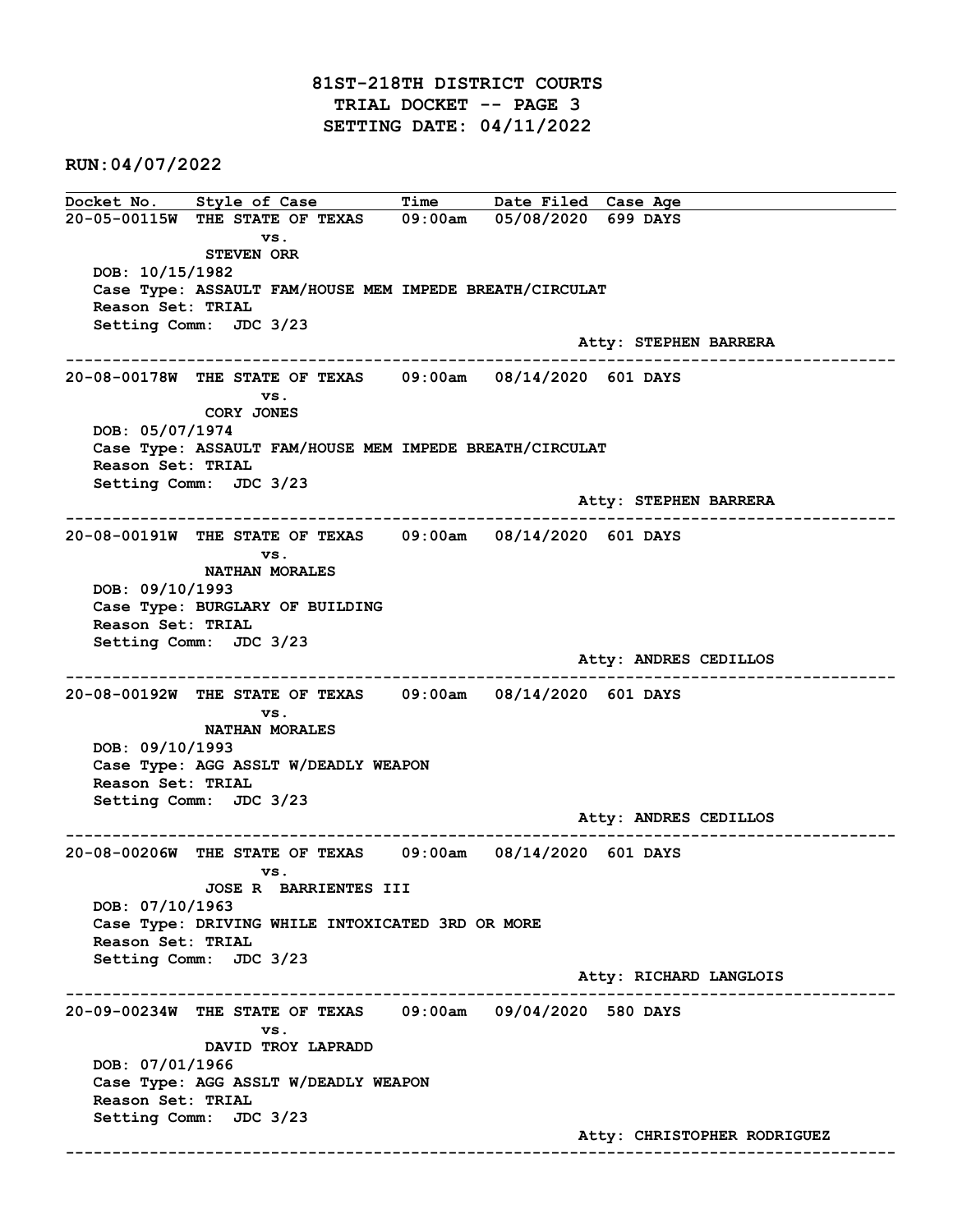## 81ST-218TH DISTRICT COURTS TRIAL DOCKET -- PAGE 4 SETTING DATE: 04/11/2022

RUN:04/07/2022

Docket No. Style of Case Time Date Filed Case Age 20-09-00258W THE STATE OF TEXAS 09:00am 09/04/2020 580 DAYS vs. BRANDON DODSON HULSEY DOB: 01/11/2003 Case Type: SEXUAL ASSLT CHILD Reason Set: TRIAL Setting Comm: JDC 3/23 Atty: TRLA PDO ------------------------------------------------------------------------------------------------------------------------ 20-11-00297W THE STATE OF TEXAS 09:00am 11/06/2020 517 DAYS vs. JOSEPH MICHAEL CASTILLO DOB: 06/08/1982 Case Type: INJ TO A CHILD SBI Reason Set: TRIAL Setting Comm: JDC 3/23 Atty: TRLA PDO ------------------------------------------------------------------------------------------------------------------------ 20-11-00305W THE STATE OF TEXAS 09:00am 11/06/2020 517 DAYS vs. MICHAEL MONTGOMERY DOB: 01/21/1968 Case Type: AGG ASSAULT CAUSES SERIOUS BODILY INJ Reason Set: TRIAL Setting Comm: JDC 3/23 Atty: EDWARD ADAMS ------------------------------------------------------------------------------------------------------------------------ 21-01-00011W THE STATE OF TEXAS 09:00am 01/28/2021 434 DAYS vs. NATHAN MORALES DOB: 09/10/1993 Case Type: POSS CS PG 1 >= 1G<4G ANALOGUE Reason Set: TRIAL Setting Comm: JDC 3/23 Atty: ANDRES CEDILLOS ------------------------------------------------------------------------------------------------------------------------ 21-01-00025W THE STATE OF TEXAS 09:00am 01/28/2021 434 DAYS vs. VALERIA A. CORONADO DOB: 02/13/1980 Case Type: HINDER APPREHENSION OR PROSECUTION KNOWN FELON Reason Set: TRIAL Setting Comm: JDC 3/23 (WARRANT RECALLED 3/28 Atty: RICHARD LANGLOIS ------------------------------------------------------------------------------------------------------------------------ 21-02-00030W THE STATE OF TEXAS 09:00am 02/26/2021 405 DAYS vs. JOSE R. BARRIENTES III DOB: 07/10/1963 Case Type: POSS CS PG 1 >= 1G<4G ANALOGUE Reason Set: TRIAL Setting Comm: JDC 3/23 Atty: RICHARD LANGLOIS ------------------------------------------------------------------------------------------------------------------------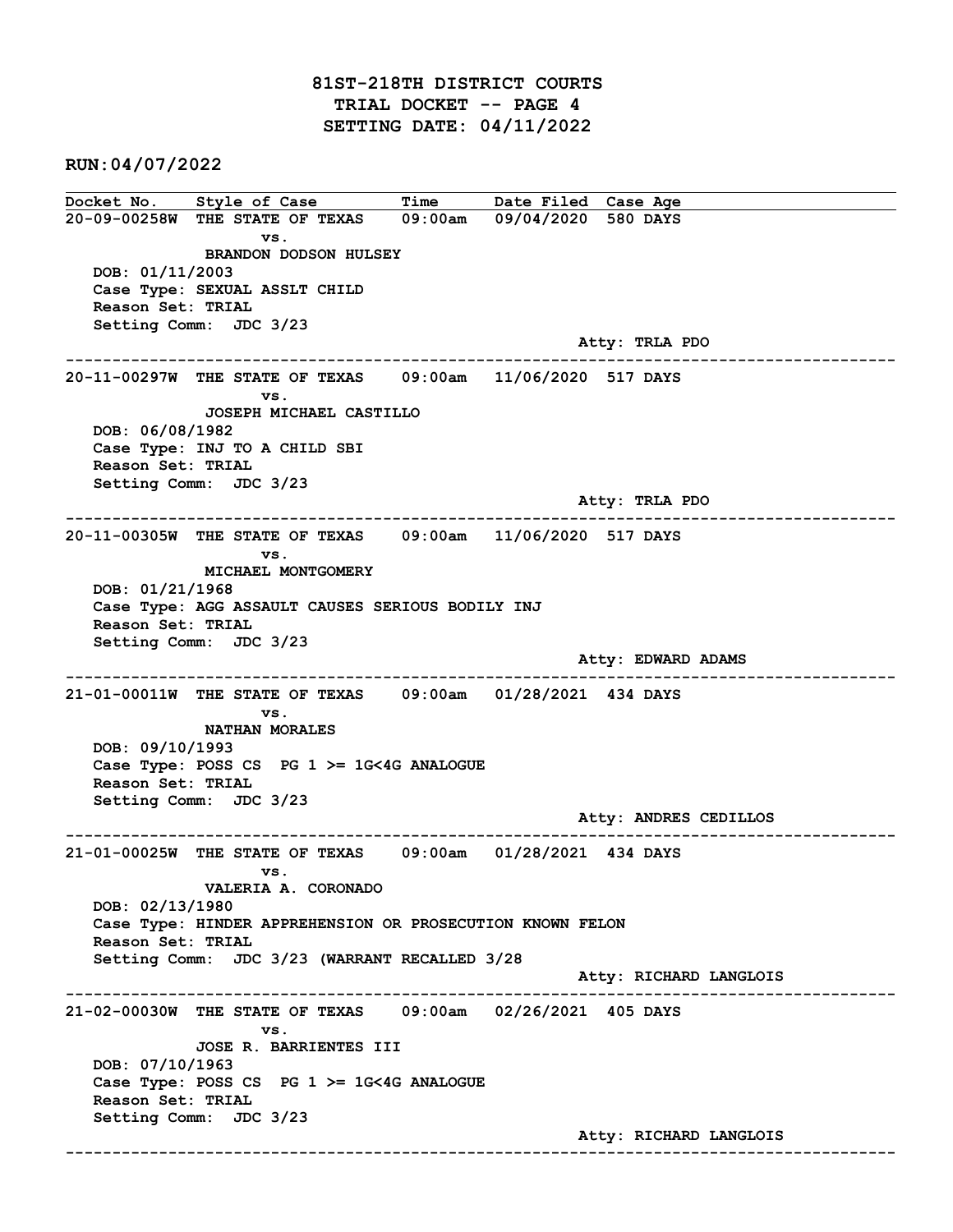RUN:04/07/2022

Docket No. Style of Case Time Date Filed Case Age 21-04-00072W THE STATE OF TEXAS 09:00am 04/16/2021 356 DAYS vs. JUSTIN BENTON DOB: 04/19/1987 Case Type: ASSAULT FAM/HOUSE MEM IMPEDE BREATH/CIRCULAT Reason Set: TRIAL Setting Comm: JDC 3/23 Atty: TRLA PDO ------------------------------------------------------------------------------------------------------------------------ 21-07-00139W THE STATE OF TEXAS 09:00am 07/13/2021 268 DAYS vs. DOUG CORONADO DOB: 05/15/1991 Case Type: Reason Set: TRIAL Setting Comm: JDC 3/23 Atty: RUBEN FLORES ------------------------------------------------------------------------------------------------------------------------ 21-08-00158W THE STATE OF TEXAS 09:00am 08/13/2021 237 DAYS vs. TONYA VILLARREAL DOB: 06/29/1970 Case Type: MAN DEL CS PG 1 >=1G<4G Reason Set: TRIAL Setting Comm: JDC 3/23 Atty: TRLA PDO ------------------------------------------------------------------------------------------------------------------------ 21-08-00175W THE STATE OF TEXAS 09:00am 08/13/2021 237 DAYS vs. TONYA VILLARREAL DOB: 06/29/1970 Case Type: MAN DEL CS PG 1 >=4G<200G Reason Set: TRIAL Setting Comm: JDC 3/23 Atty: TRLA PDO ------------------------------------------------------------------------------------------------------------------------ 21-09-00179W THE STATE OF TEXAS 09:00am 09/03/2021 216 DAYS vs. TIMOTHY GARCIA DOB: 06/21/1961 Case Type: POSS CS PG 1 <1G Reason Set: TRIAL Setting Comm: JDC 3/23 Atty: RICHARD BRIGGS ------------------------------------------------------------------------------------------------------------------------ 21-11-00247W THE STATE OF TEXAS 09:00am 11/12/2021 146 DAYS vs. GAVIN JASKINIA DOB: 12/20/1999 Case Type: POSS CS PG 1 >=1G<4G Reason Set: TRIAL Setting Comm: JDC 3/23 Atty: TRLA PDO ------------------------------------------------------------------------------------------------------------------------